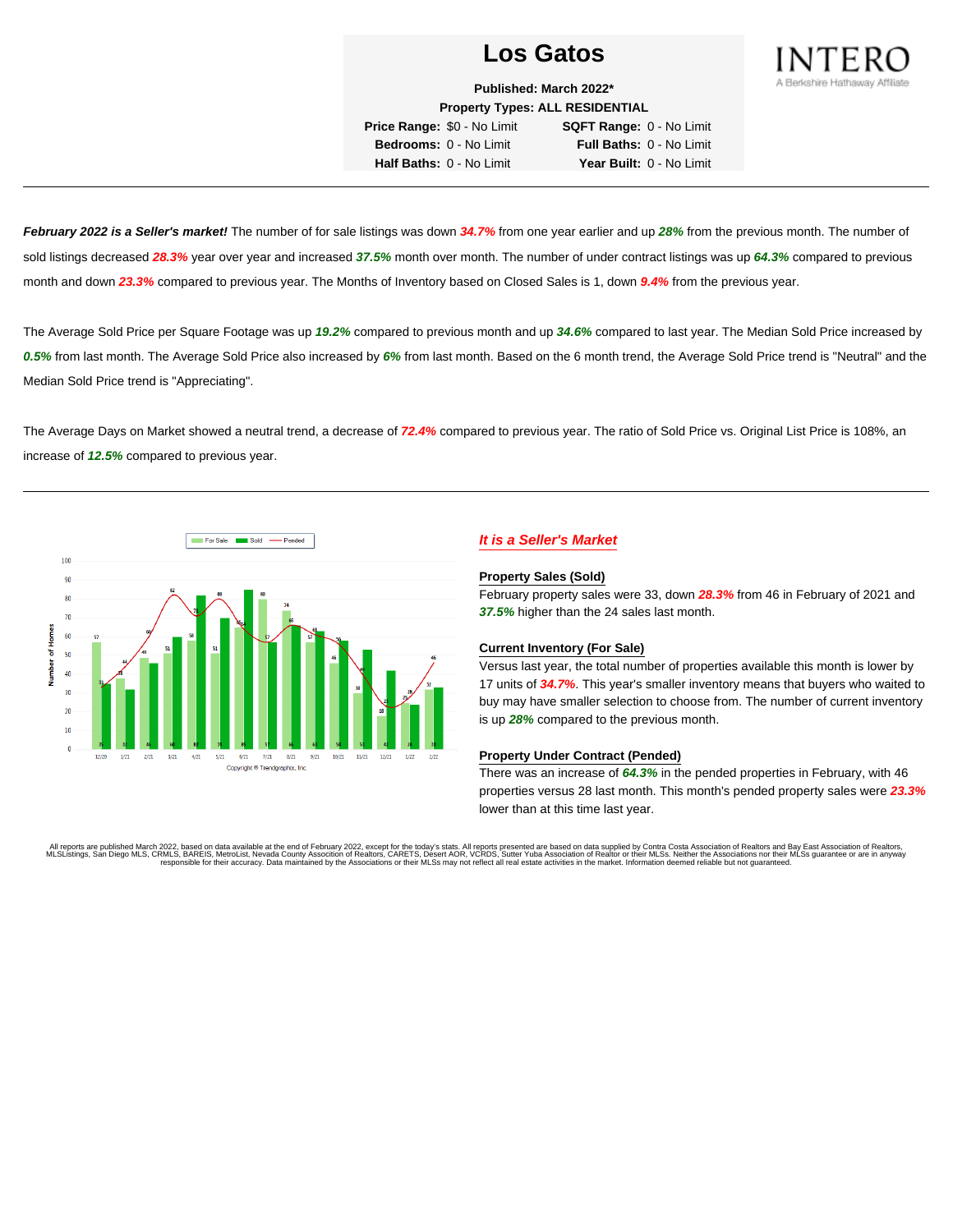

**Published: March 2022\***

**Property Types: ALL RESIDENTIAL**

**Price Range:** \$0 - No Limit **SQFT Range:** 0 - No Limit

**Bedrooms:** 0 - No Limit **Full Baths:** 0 - No Limit **Half Baths:** 0 - No Limit **Year Built:** 0 - No Limit

## **The Average Sold Price per Square Footage is Appreciating\***

The Average Sold Price per Square Footage is a great indicator for the direction of property values. Since Median Sold Price and Average Sold Price can be impacted by the 'mix' of high or low end properties in the market, the Average Sold Price per Square Footage is a more normalized indicator on the direction of property values. The February 2022 Average Sold Price per Square Footage of \$1263 was up **19.2%** from \$1060 last month and up **34.6%** from \$938 in February of last year.

\* Based on 6 month trend – Appreciating/Depreciating/Neutral





#### **The Days on Market Shows Neutral Trend\***

The average Days on Market (DOM) shows how many days the average property is on the market before it sells. An upward trend in DOM trends to indicate a move towards more of a Buyer's market, a downward trend indicates a move towards more of a Seller's market. The DOM for February 2022 was 16, up **6.7%** from 15 days last month and down **72.4%** from 58 days in February of last year.

#### **The Sold/Original List Price Ratio Remains Steady\*\***

The Sold Price vs. Original List Price reveals the average amount that sellers are agreeing to come down from their original list price. The lower the ratio is below 100% the more of a Buyer's market exists, a ratio at or above 100% indicates more of a Seller's market. This month Sold Price vs. Original List Price of 108% is up **3.8%** % from last month and up from **12.5%** % in February of last year.

\* Based on 6 month trend – Upward/Downward/Neutral

\*\* Based on 6 month trend - Rising/Falling/Remains Steady

All reports are published March 2022, based on data available at the end of February 2022, except for the today's stats. All reports presented are based on data supplied by Contra Costa Association of Realtors and Bay East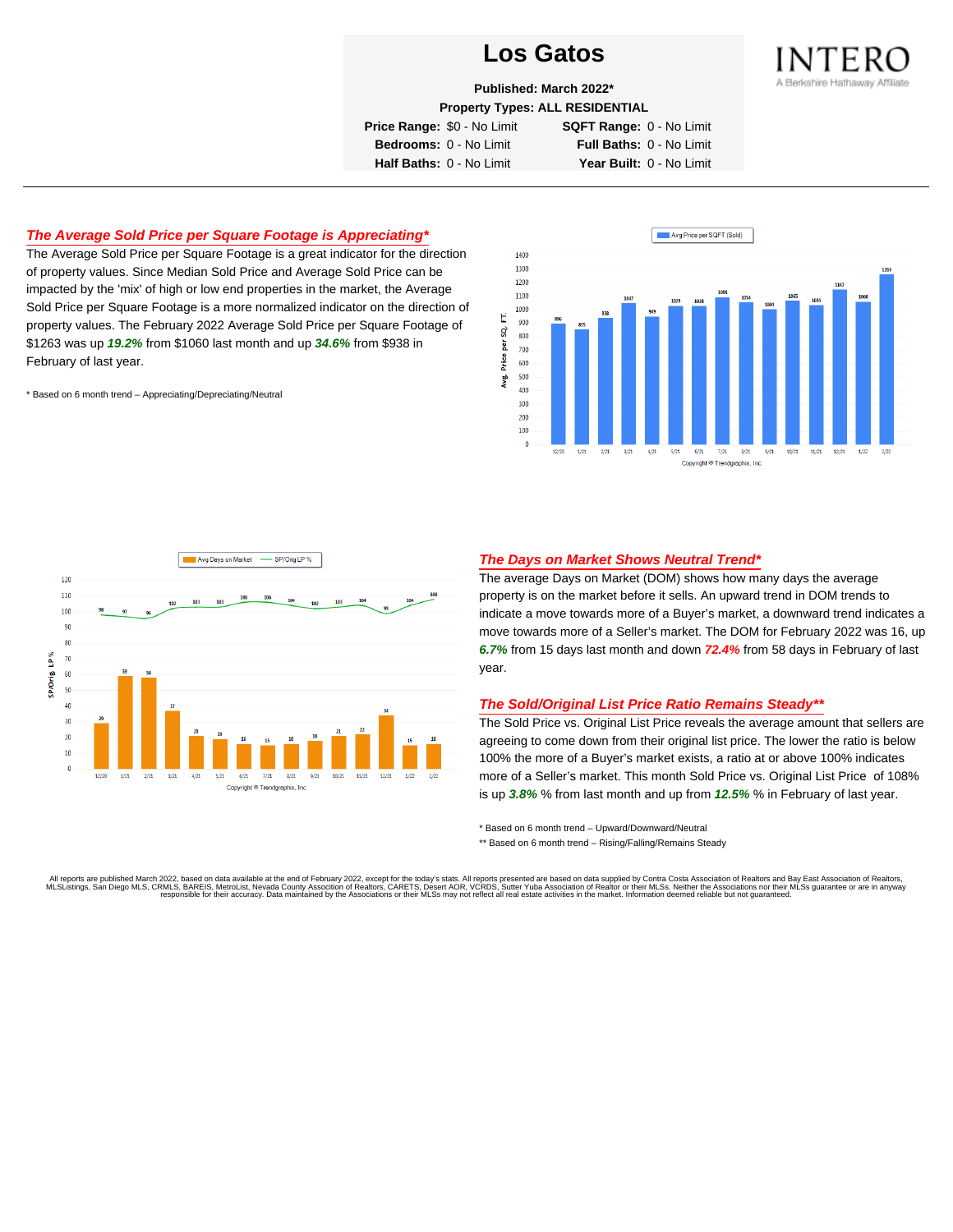

**Published: March 2022\***

**Property Types: ALL RESIDENTIAL**

**Price Range:** \$0 - No Limit **SQFT Range:** 0 - No Limit

**Bedrooms:** 0 - No Limit **Full Baths:** 0 - No Limit **Half Baths:** 0 - No Limit **Year Built:** 0 - No Limit

#### **The Average For Sale Price is Depreciating\***

The Average For Sale Price in February was \$2,663,000, down **9.8%** from \$2,951,000 in February of 2021 and down **21%** from \$3,369,000 last month.

#### **The Average Sold Price is Neutral\***

The Average Sold Price in February was \$2,787,000, up **12.4%** from \$2,480,000 in February of 2021 and up **6%** from \$2,629,000 last month.

#### **The Median Sold Price is Appreciating\***

The Median Sold Price in February was \$2,540,000, up **23.9%** from \$2,050,000 in February of 2021 and up **0.5%** from \$2,527,000 last month.

\* Based on 6 month trend – Appreciating/Depreciating/Neutral





### **It is a Seller's Market\***

A comparatively lower Months of Inventory is more beneficial for sellers while a higher months of inventory is better for buyers.

\*Buyer's market: more than 6 months of inventory Seller's market: less than 3 months of inventory Neutral market: 3 – 6 months of inventory

#### **Months of Inventory based on Closed Sales**

The February 2022 Months of Inventory based on Closed Sales of 1 was decreased by **9.4%** compared to last year and the same compared to last month. February 2022 is Seller's market.

#### **Months of Inventory based on Pended Sales**

The February 2022 Months of Inventory based on Pended Sales of 0.7 was decreased by **12.2%** compared to last year and down **22.4%** compared to last month. February 2022 is Seller's market.

. All reports are published March 2022, based on data available at the end of February 2022, except for the today's stats. All reports presented are based on data supplied by Contra Costa Association of Realtors, San Bread responsible for their accuracy. Data maintained by the Associations or their MLSs may not reflect all real estate activities in the market. Information deemed reliable but not guaranteed.